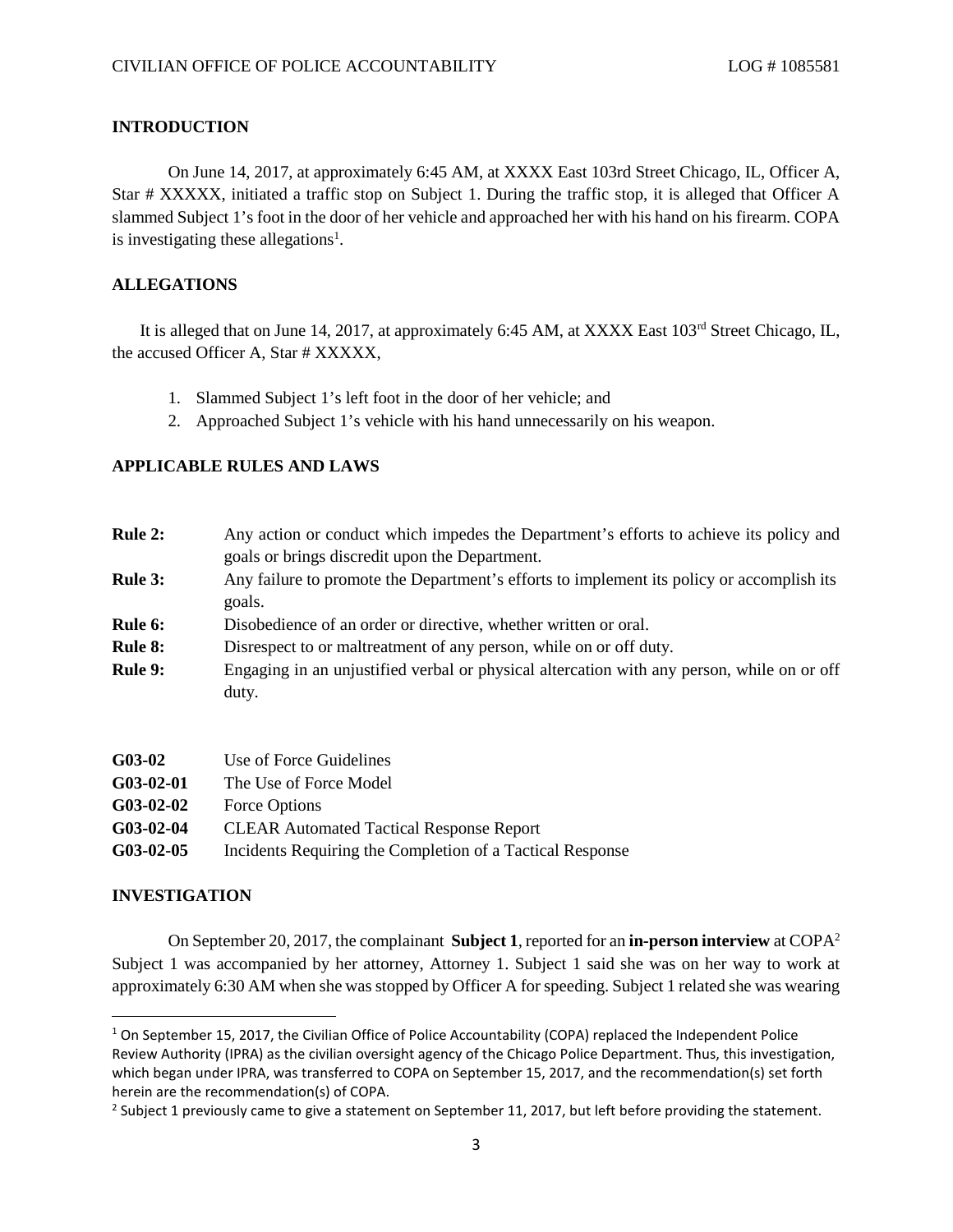her uniform pants, her fire department t-shirt, and her fire department boots. Subject 1 reported she did not know she was speeding prior to Officer A telling her she was speeding. Subject 1 related she told Officer A she was a Chicago Police Department officer in XXXXXXXXX for 16 years. Subject 1 related she recalled giving her driver's license to Officer A but had some trouble retrieving her insurance from her visor so Officer A returned to his police cruiser with only her driver's license to run it.

Subject 1 reported Captain A, Chicago Fire Department, was on his way to work and observed her pulled over so he stopped. Subject 1 related Captain A was in full captain uniform. Subject 1 said she related to Captain A that "this was a real traffic stop" and "not to get involved." Subject 1 related that Captain A was "shocked" that it was a real traffic stop. Subject 1 recalled that Captain A said to Officer A "she (referring to Subject 1) was one of you, you don't have to do this," to which Officer A responded by putting his hand on his gun and telling Captain A to get in his car or Officer A would take him to jail.

Subject 1 reported another officer pulled up, now known to be Officer B ("Officer B"), Star # XXXX, and she got out of her vehicle to step over to Officer B's car and talk to him because it was so loud with all the trucks passing in traffic next to where Subject 1 was stopped. Subject 1 reported Officer B motioned for her to get out of her vehicle and come talk to him. Subject 1 related Officer A told Subject 1 to "get back in the car." Subject 1 said she asked Officer B to call a supervisor. Subject 1 related that Officer B said to Subject 1 that he was checking on her because she had been stopped "by an ass/jerk."

Subject 1 related Officer A approached her at Officer B's vehicle with his hand on his weapon. Subject 1 related she was getting into her car when Officer A slammed her foot in the door as she was trying to get into her vehicle. Subject 1 said Officer A slammed it in the door a second time. Subject 1 related she thought Officer A did not think she was "getting in to her vehicle fast enough." Subject 1 related she was moving slowly because Officer A had his hand on his gun and that scared her.

Subject 1 recalled that Sergeant A, Star # XXXX, was there very shortly after that. Subject 1 related Sergeant A talked to Officer A and then came and talked to her. Subject 1 related that Sergeant A apologized to her and stated, "this never should have happened." Subject 1 related that her superior officer, Deputy A, arrived on scene at this time and she, Deputy A, and Sergeant A discussed the situation. Subject 1 recalled Sergeant A continued to apologize and that Subject 1 said to him "the fact that you're still apologizing to me says that you know what kind of officer Officer A is." Subject 1 related she was asking Sergeant A when she could get her driver's license back because Officer A took her driver's license as an I-Bond. Subject 1 related that Sergeant A was offering for her to come to the police station and drop this complaint and they would drop the ticket. Subject 1 related she never initiated a complaint but that a complaint was initiated by Sergeant A after Sergeant A reviewed Officer A's body camera footage. Subject 1 related that she was not going to drop the complaint.

Subject 1 related no one asked her if she needed medical attention but she ended up getting medical attention later. Subject 1 related her priority was to go to the station to get her driver's license. Subject 1 related she went to the station by herself and Sergeant A told her to have a seat. Subject 1 related that Sergeant A asked for her cell number and provided her with a CR number for the complaint. After this, Subject 1 left the station.

Subject 1 related she was not a threat to Officer A and Officer A may have had "tunnel-vision" based on her color or her being a woman. Subject 1 related she worked for more than 10 years in XXXXXXXXX and she never treated anyone as poorly as Officer A treated her. Subject 1 related Officer A has no de-escalation skills.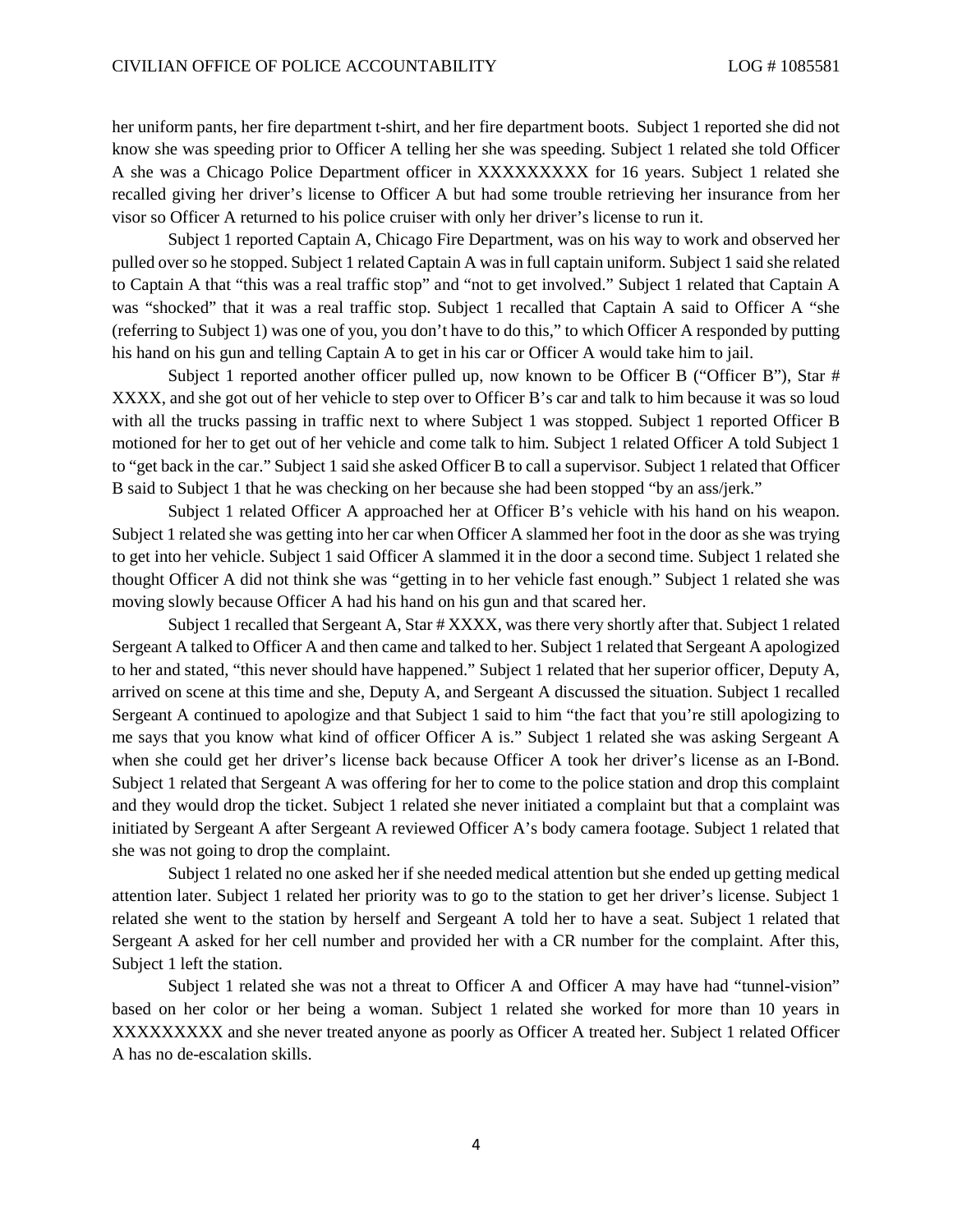Subject 1 related she was transported via ambulance from the fire house to Advocate Hospital where she was diagnosed with ankle contusion, bruising, and swelling. Subject 1 also related she posted the incident on Facebook and spoke with CBS news regarding the incident. (Att. # 30)

On August 22, 2017, **Captain A, Badge XXX,** Chicago Fire Department, provided an **in-person interview** with IPRA**.** Captain A related he knows Subject 1 from work but does not socialize with her outside of work. Captain A said he recalled seeing Subject 1 being pulled over while he was on his way to work on June 14, 2017. Captain A reported the fire house is approximately 2 blocks from where he saw Subject 1 stopped. Captain A related that it is part of the Chicago Fire Department Code of Conduct to stop and assist a fellow firefighter if they are in trouble.

Captain A stated he recognized the officer, now known as Officer A from the neighborhood because the fire house and police station are so close to each other. Captain A related Officer A has assisted Chicago Fire Department on accident calls in the past but Captain A has never been pulled over by Officer A. Officer A asked him to "step away." Captain A related he initially thought Officer A pulled Subject 1 over because she was a former police officer and Officer A may have possibly wanted to "say hi." Captain A said Subject 1 said to him, "he's giving me a ticket." Officer A asked him to move his truck out of the intersection or Officer A would give him a ticket. Captain A stated Officer A repeatedly asked Captain A to not approach the car. Captain A said Subject 1 said, "oh my gosh, he's really going off!" Captain A related he recalled another officer, now known as Officer B, arriving on scene and that Subject 1 got out of her car to talk to Officer B. Captain A said Officer A started saying "get back in the car, get back in the car" to which Captain A recalled Subject 1 responding "oh my gosh, I'm talking to another officer."

Captain A related Subject 1 looked at Captain A and said, "what's goin' on", to which Captain A turned to Officer A and said, "hey man, what's goin on, you know us." Captain A reported Officer A again said "step away from the car" to Captain A and Captain A complied. Captain A related he could not see Subject 1's foot being smashed in the door. Captain A said he heard Subject 1 say, "oh my God, you slammed my foot." Captain A said Subject 1 said to him, "he slammed my foot in the door twice." Captain A related he thinks Officer A used his left hand to close the car door on Subject 1 door but he could not recall. Captain A said he called his superior officer, Deputy A, to report the incident at that time.

Captain A said as Officer A was approaching Subject 1's vehicle at the end of the stop to give her the ticket he was "yelling." Captain A recalled Officer A yelling, "get back in the car, get back in the car" which holding his hand on his gun. Captain A recalled Subject 1 asking, "oh my god, are you gonna shoot me?" Captain A related by this time Officer B had left the scene.

Captain A related after that a sergeant, now known to be Sergeant A, arrived on scene. Captain A said he gave an interview to Sergeant A. Captain A related he believes Subject 1 requested a sergeant but he could not recall. (Att. # 22)

On October 25, 2017, the witness **Officer B, Star # XXXX,** reported to COPA for an **in-person interview.** Officer B related that on June 14, 2017 he was exiting the Fourth District police station when he noticed Officer A engaged in a traffic stop at 103<sup>rd</sup> and Bensley Avenue at the CTA stop. Officer B said he slowed to ask Officer A if he needed assistance.

Officer B said Officer A was inside his police vehicle when he gave him a head nod asking if he was ok and Officer A did not respond. Officer B related that he "assumed" Officer A was looking at the computer. Officer B reported he and "Officer A" have worked together more than 10 years. Officer B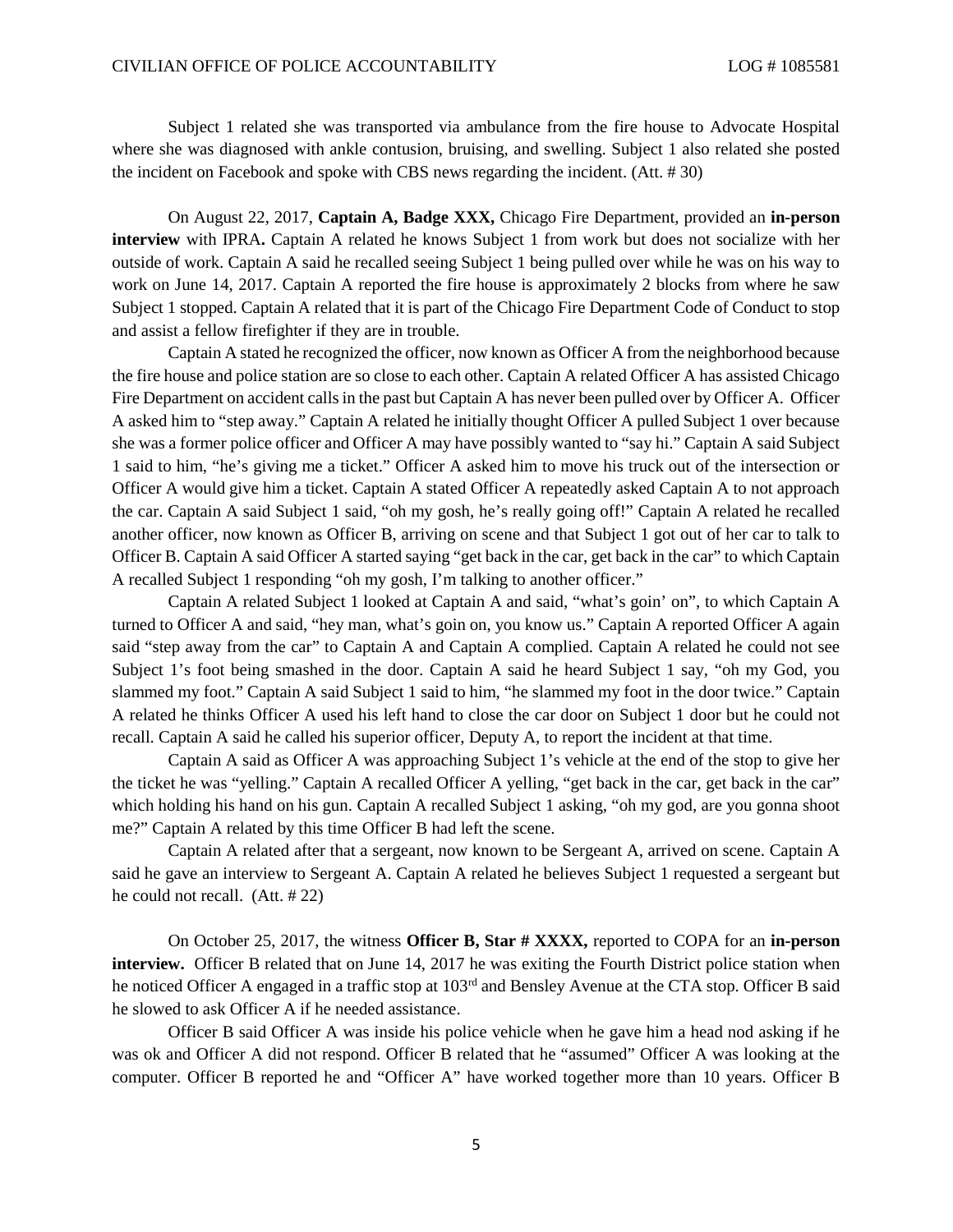related the Officer A not responding indicated to Officer B "don't take off yet." Officer B related he did not see anyone else on scene except Officer A and Subject 1.

Officer B related he inched his car up to the vehicle that was stopped by Officer A and that is when he first engaged with Subject 1. Officer B related that he observed the driver of the vehicle that was stopped to be a female and it made him relax a little. Officer B related Subject 1 was a firefighter. Officer B said he did not recall what she was wearing but he thinks he saw a fire department emblem. Officer B described Subject 1's demeanor as "agitated or annoyed." Officer B stated he did not recall Subject 1 presenting as injured.

Officer B related Subject 1 said, "boy I'm happy to see you, I feel safe now" when she saw him. Officer B related that he laughed because that was "a rather unusual response." Officer B related that Subject 1 asked if she could get out of her car to which Officer B responded, "I can't tell you, this is his (referring to Officer A) traffic stop." Officer B said he does not recall if Subject 1 got out of the car. Officer B stated he did not see Officer A with his hand on his gun. Officer B stated he did not see Officer A slam Subject 1 foot in the door. Officer B said Subject 1 did not say anything else to him so he just drove away.  $(Att. #41)$ 

On October 8, 2017, **Sergeant A, Star # XXXX,** reported to COPA for **an in-person** interview. Sergeant A related he was leaving the Fourth District and saw a traffic stop being conducted by Officer A on June 14, 2017. Sergeant A related Sergeant A related 103rd Street had two lanes of traffic going in each direction, east and west. Sergeant A stated the traffic stop was blocking an entire east bound lane. Sergeant A related that traffic was passing slowly in the available lane and the traffic was near Subject 1 and Officer A.

Sergeant A related that Officer A is usually the traffic enforcement officer on his shift. Sergeant A stated that based on information from the community, a traffic assignment was made to catch speeders on 103rd Street and this was Officer A's assignment on June 14, 2017.

Sergeant A related he pulled up to make sure Officer A did not need assistance. Sergeant A related he observed a woman, now known to be Subject 1, in an SUV pulled over on 103rd Street. Officer A was inside his police vehicle when Sergeant A stopped. Sergeant A related when he pulled up Subject 1 was gesturing towards him and wanted to discuss what had just happened at the traffic stop. Sergeant A stated that he told Subject 1 that he wanted to talk to Officer A first and then would talk to her. Sergeant A recalled that Officer A related to him to stay at the scene until he completed the traffic citation. Sergeant A stated Officer A told him that he was issuing a citation to Subject 1 for going 29 mph over the speed limit. Sergeant A said Officer A related to him that he had repeatedly instructed Subject 1 to get back in her vehicle and when she eventually started to get into her car he was assisting her in closing the car door. At that time Subject 1, Sergeant A stated, alleged Officer A slammed her foot in the car door (according to Officer A). Sergeant A stated that he then proceeded to speak with Subject 1 regarding the incident. Sergeant A related Subject 1 said to him that Officer A had slammed her leg or foot in the door. Sergeant A related that Subject 1 was speaking very loudly. Sergeant A stated that he asked Subject 1 if she needed medical attention to which she responded "no."

Sergeant A related he then observed she was wearing Chicago Fire Department clothing. Sergeant A related the fire station was very close to the scene of the traffic stop. Sergeant A related that Subject 1 was on her way to work. Sergeant A stated that there were several fire department personnel on scene. Sergeant A stated the Chicago Fire Department employees were all there in defense of Subject 1 but Sergeant A cannot recall their specific defense.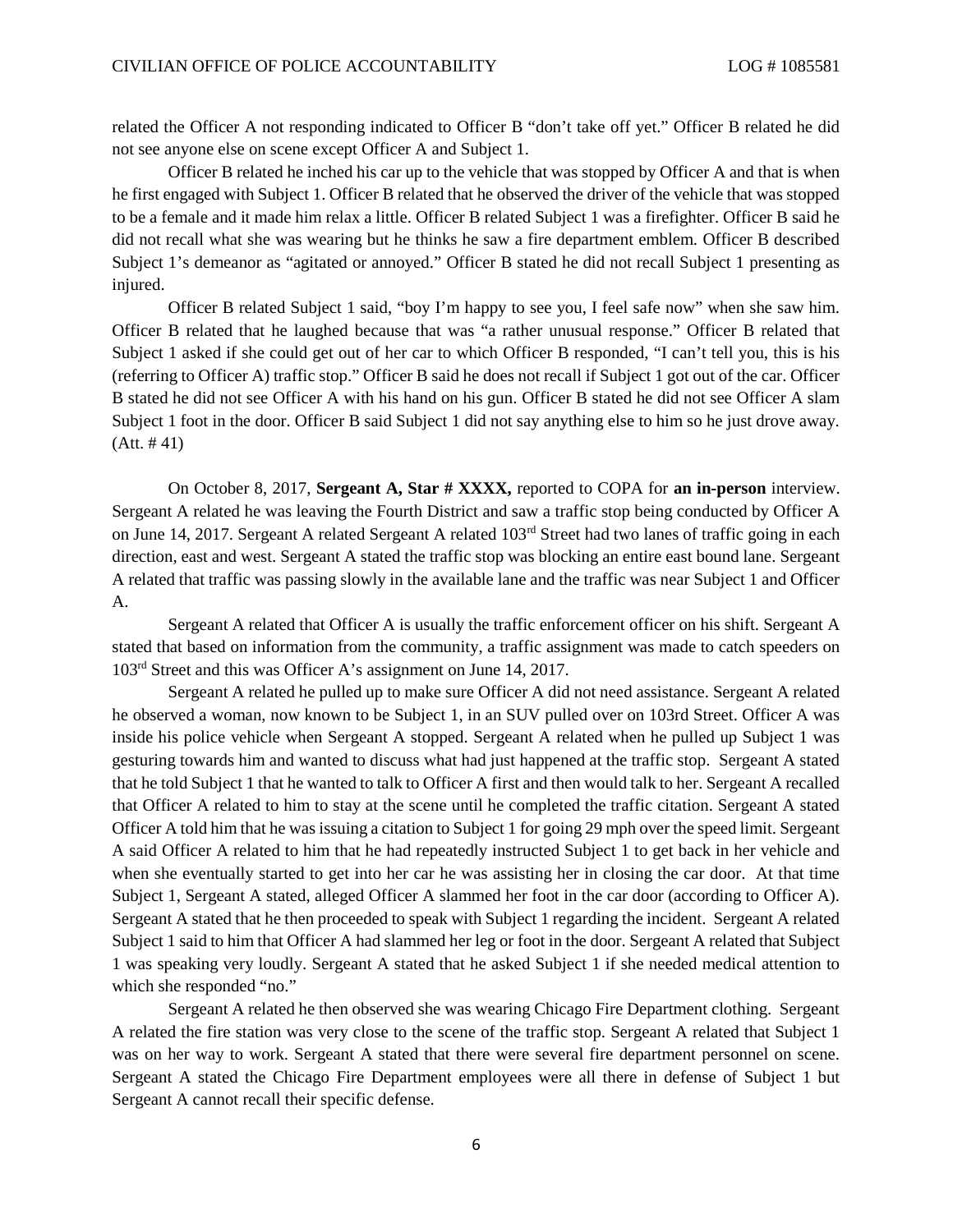Sergeant A related that Subject 1 made an offer to Sergeant A to give to Officer A that if he would get rid of the ticket. He stated that Subject 1 said that she would not file a complaint against the officer if he would not give her a ticket. Sergeant A then explained that upon hearing Officer A had slammed her foot in the door, she had lodged a complaint. Sergeant A related "once an allegation of impropriety of the officer is made, that initiates the complaint." Sergeant A related there is no professional courtesy between Chicago Fire Department and Chicago Police Department but that many individuals stopped may possibly make this type of offer, regardless of where they are employed. Sergeant A said he then instructed Subject 1 to go back to the 4th District so she could receive her driver's license back after processing the I-bond. Sergeant A related back at the station he observed Subject 1 "limping." Sergeant A said he believed this limping to be "theatrical." (Att. # 43)

On October 25, 2017, the accused, **Officer A, Star # XXXXX,** reported to COPA for an **in-person interview.** Officer A was accompanied by two attorneys, Officer A recalled that on June 14, 2017, at approximately 6:45 AM, he was assigned to traffic enforcement and he clocked Subject 1 with his radar gun driving 64 mph in a 35 mph zone.

Officer A related he activated his emergency lights and "curbed" the vehicle. Officer A related that he positioned himself where the front of his vehicle was left of center of the rear of Subject 1 vehicle in order to more safely conduct a traffic stop. Officer A related he introduced himself and let Subject 1 know that she was being recorded on his body camera, per Chicago Police Department protocol. Officer A stated he observed Subject 1 wearing a Chicago Fire Department t-shirt. Officer A said Subject 1 was combative immediately. Officer A recalled that Subject 1 asked if Officer A had followed her for two city blocks. Officer A related that Subject 1's questions to him were indicating that she was formulating a defense that he had not legally stopped her. Officer A related that when Subject 1 provided him with her driver's license, she related to him that she was a former Chicago Police Department officer.

Officer A stated that he went to run Subject 1's driver's license and instructed Subject 1 to stay in her vehicle because their proximity to passing traffic was dangerous. Officer A said that as he was running Subject 1's driver's license, Subject 1 was partially hanging outside her vehicle yelling "you don't have to stop me." Officer A related, at this time, another Chicago Fire Department employee, now known to be Captain A, parked on the cross walk, got out of his vehicle, and approached Subject 1's vehicle. Officer A related Captain A was in full Chicago Fire Department uniform. Officer A said he instructed Captain A to move his vehicle to a safer parking spot and get back from the scene of the traffic stop. Officer A related Captain A was compliant. Officer A stated that he does not know whether Captain A was driving by and observed the stop or whether Subject 1 called Captain A to come to the scene. Officer A related he did not know that Subject 1 was a Chicago Fire Department employee, as civilians can buy Chicago Fire Department t-shirts.

Officer A said as he was inside his police vehicle writing the ticket, Officer B drove by him. Officer A said Officer B pulled up next to Subject 1 and Subject 1 got out of her car to speak with Officer B. Officer A said Subject 1 spoke with Officer B for approximately 10 seconds before he got out of his vehicle and ordered Subject 1 back into her vehicle. Officer A related he stated, "get back in your car, get back in your car" multiple times. Officer A stated when he approached Subject 1 he approached with the palm of his hand on the strap that goes over his weapon in the holster. Officer A said he regularly puts his hand on top of the holster as a matter of safety to be aware of his weapon. Officer A stated in no way did he unholster his weapon or handle his weapon. Officer A stated he was "trained to protect his weapon." Officer A related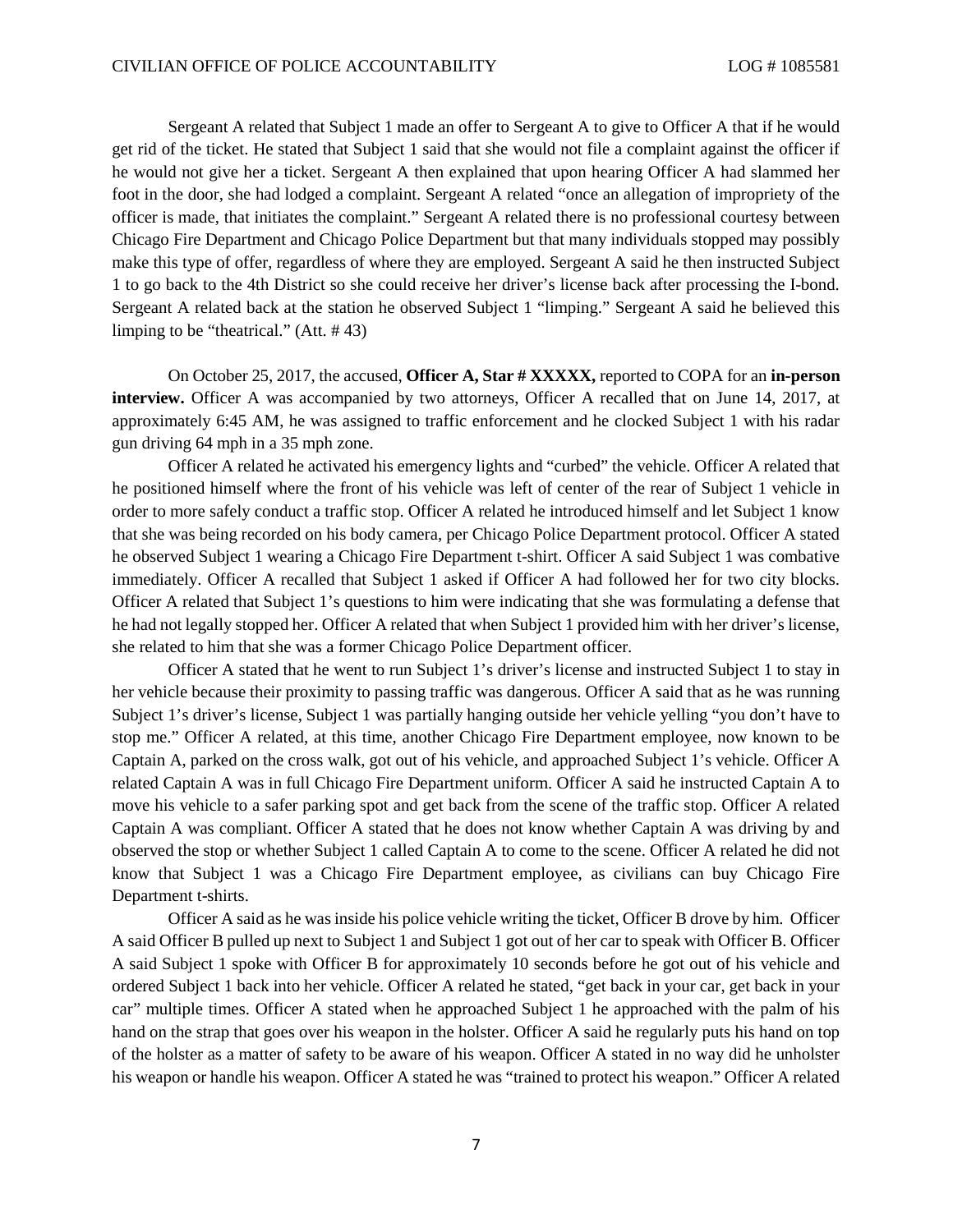Officer B did not exit his vehicle and after Officer A told Subject 1 to get back in her vehicle, Officer B left the scene.

Officer A stated Subject 1 then got into the driver's seat of her vehicle. Officer A related he held his left hand on the door frame of Subject 1 door to take control of the door because he did not want Subject 1 "kick the door open" or doing anything to jeopardize their safety. Officer A related he did not push the door closed but Subject 1 pulled the door closed herself. Officer A related at that time, Subject 1 began screaming that Officer A had slammed her foot in the door. Officer A stated that he instructed Subject 1 to "put her foot in the car." Officer A related at that time he reopened the door and observed Subject 1 putting her foot in the way of the door. Officer A related when Subject 1 was pulling the door closed and his hand was on the door frame, he did not feel her foot in the door. Officer A said when Subject 1 was pulling the door closed for the second time, she again started yelling "you slammed my foot again!"

Officer A stated as he was returning to his vehicle to finish completing the ticket, Sergeant A arrived on scene. Officer A stated that Sergeant A asked Officer A what happened and he explained that Subject 1 was doing 64 mph in a 35 mph zone and was receiving a speeding ticket. Officer A further stated that he also explained to Sergeant A that Subject 1 was giving Officer A a hard time from the beginning. Officer A related Sergeant A went to talk to Subject 1. Officer A related that Sergeant A then came by to speak with Officer A and Sergeant A relayed to him that Subject 1 offered to not pursue the complaint if Officer A threw out the ticket. Officer A related that the ticket was written and Subject 1 was getting the ticket.  $(Att. # 45)$ 

The **Body Worn Camera footage of, Officer A, Star # XXXXX,** starts with Officer A exiting his vehicle and approaching a black SUV. A male black, now known to be Captain A, approaches the driver's side window of Subject 1's car and Officer A says 'sir, can you please step back for me" twice. Officer A then approaches the driver's side window of Subject 1's car, introduces himself, and says "you're being audio and video recorded right now." Officer A then tell Subject 1 she was stopped for doing 34 mph over the speed limit, a misdemeanor in the state of Illinois," then asks for her driver's license and insurance. Officer A tells Captain A to "move his vehicle, he is blocking a cross walk." Subject 1 is then heard saying she was a police officer for 16 years in XXXXXXXXX.

Officer A then instructs Subject 1 to stay in her vehicle while he goes and runs her driver's license. While Officer A is in his police vehicle he rolls his window down and can be heard saying "yeah, I'm good, she was doing 29 over the speed limit". He then rolls his window back up and continues to write the citation.

Officer A then opens his door and approaches Subject 1 saying, "ma'am stay in your car, get back in your car!" Subject 1 is out of her vehicle leaning into the passenger window of a police vehicle, now known to be that of Officer B, who is pulled up next to her vehicle. Subject 1 is wearing a Chicago Fire Department t-shirt. Subject 1 says "oh my god, oh my god, you got your hand on your gun? I'm gonna call your supervisor" as she gets back into her vehicle. Officer A is visible in the reflection of Subject 1 vehicle with his left hand on the top of the door frame of Subject 1's vehicle. Subject 1 then starts yelling "oh my god you, smashed my foot!" Officer A repeatedly asks Subject 1 to get back into her car.

Then Sergeant A, who is now on scene, approaches Officer A. Officer A says to Sergeant A "she's been giving me a hard time the whole time. She was doing 29 mph over the speed limit. She stopped Officer B as he was passing by. She keeps getting out her car, I keep telling her get back in the car. She's getting the ticket. She thinks because she's a firefighter she can get out of it but it's an arrestable offense."

Officer A then gets out of his car and approaches Subject 1's vehicle where Sergeant A can be seen standing at the driver's side window. Officer B explains the terms of the ticket to Subject 1. Subject 1 asks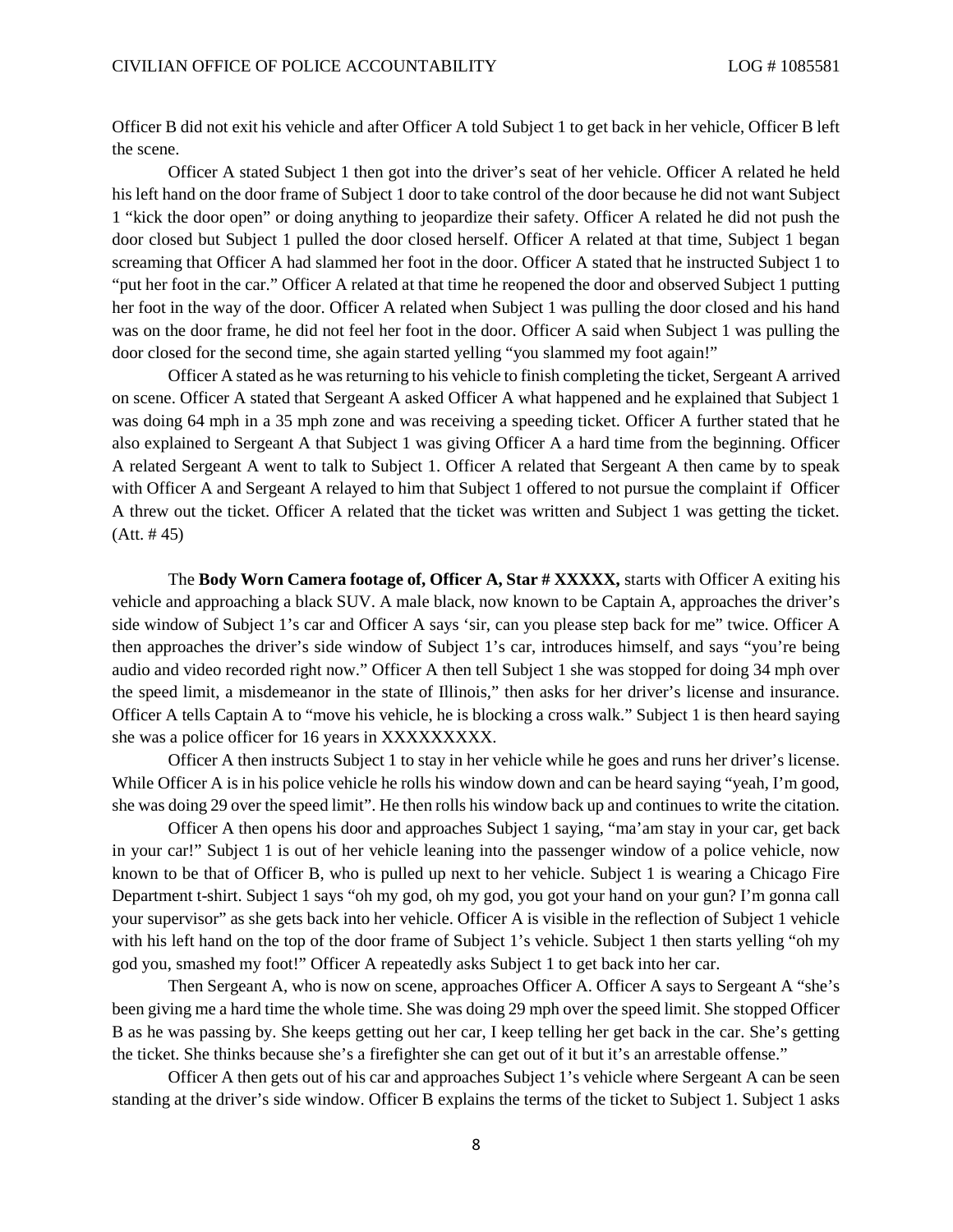to get her license back as soon as possible for work, Officer A says he will drop it right off. Officer A then returns to his vehicle. The video ends immediately following Officer A returning to his vehicle. (Att. # 9)

The **Initiation Report, CL #1085581,** from Sergeant B, Star #XXXX, to Commander A on June 14, 2017, reports that Subject 1 is the complainant, Officer A, Star #XXXXX, is the accused, and Officer B, Star #XXXX, and Captain A are witnesses. The incident occurred at XXXX East 103<sup>rd</sup> Street on June 14, 2017, at approximately 6:42 AM. A traffic ticket, TN XXXXXX, was written. The narrative reports Sergeant B, as well as Sergeant A, Star #XXXX, were informed by Subject 1 during her traffic stop that she was ordered into her vehicle by Officer A who used a loud tone and slammed her left foot in her door twice causing pain. Sergeant B reports that Sergeant A asked Subject 1 if she needed medical attention and she refused. Witness Captain A and Officer B were both on scene before the sergeants arrived. Sergeant B reports Officer A used a radar gun and clocked Subject 1 doing 64 mph in a 35 mph zone and was issued a ticket. Sergeant B reported that the incident was recorded on body worn camera and the in-car camera was not functioning (TixXXXX). (Att. # 4)

The ET **photographs of Subject 1** show various views of her left foot and ankle. (Att. # 13 and 37)

The **traffic ticket, XX-XXX-XXX**, was issued by Officer A, Star # XXXXX, to Subject 1 of XXXXX S. Union Avenue Chicago, IL 60628, on June 14, 2017, at 6:42 AM. The address of occurrence was XXXX East 103rd Street. Subject 1 was charged with 11-6015 Speed 26-34mph over limit, 64mph in 35 mph zone. (Att. # 4)

The **OEMC Event Query** shows on June 14, 2017, at 6:43 AM, a traffic stop was conducted at XXXXX South Calhoun Avenue involving Subject 1 of XXXXX S. Union Avenue Chicago, IL 60628. The event was cleared at 7:30 AM. (Att. # 5)

The **OEMC radio transmissions** from the June 14, 2017 incident include multiple different transmissions. Officer A can be heard saying "traffic stop 103rd and Calhoun" to which the dispatcher asks if he needs help, to which he responds, "I'm alright." No other radio transmissions regarding this stop exist. (Att. # 33)

The **Chicago Fire Department Incident/Ambulance Report, Incident Number 171651986**, reports that on June 14, 2017 at 4:42 PM Subject 1 was transported via ambulance from the firehouse at XXXXX South Hoxie Avenue to Advocate Trinity Hospital for evaluation and treatment. The cause of the injury was "caught between two objects." The narrative reports patient stated her left foot was injured earlier today. Patient reports pain and discomfort. Patient stated her leg was slammed in a car door twice. No bleeding noted. (Att. # 7)

The **OEMC Data includes** the 911 radio calls and radio transmissions, as well as GPS data for the officers around XXXXX South Hoxie Avenue on June 14, 2017 between the hours of 6:30 AM and 6:45 AM. (Att. # 15)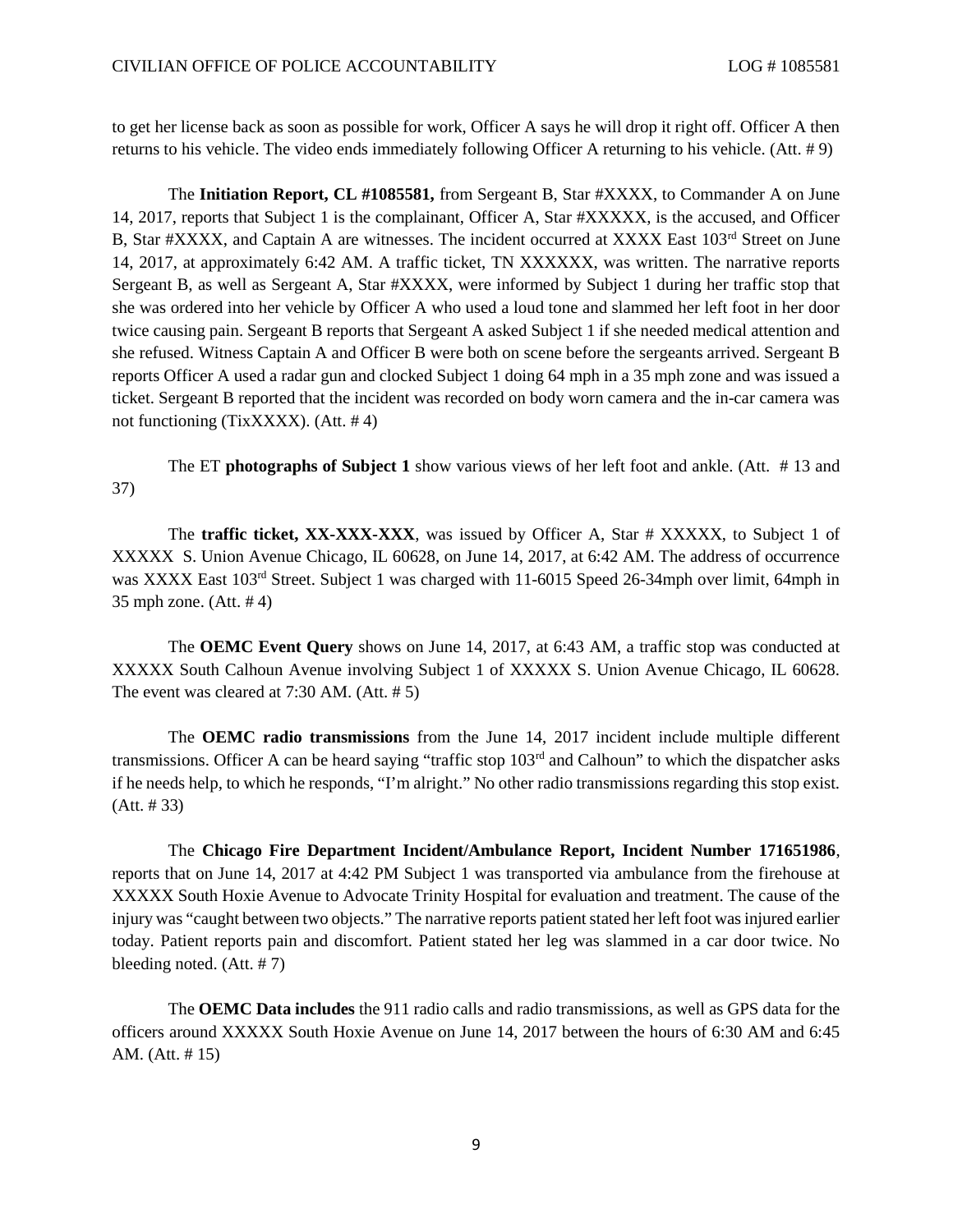The **medical records from Advocate Trinity Hospital** report on June 14, 2017, Subject 1 was diagnosed with an ankle contusion. Subject 1's complaint was reported as "foot pain, pain level: 6 out of 10." Subject 1 was prescribed 50mg of Tramadol and discharged home for self-care. Per Doctor 1, the exrays show no broken bones in the ankle or foot. (Att. # 38)

#### **ANALYSIS**

It is alleged that on June 14, 2017, at approximately 6:45 AM, at XXXX East 103rd Street, that Officer A, Star # XXXXX, slammed Subject 1's foot in the door of her vehicle twice and approached Subject 1 with his hand on her weapon.

### **I. Officer A Twice Slammed Subject 1's Foot in the Door of Her Vehicle**

According to General Order ("GO") 03-02-01, the Chicago Police Department utilizes a Use of Force Model to provide guidance on the appropriate amount of force to be used to effect a lawful purpose. The model may progress from member presence to the application of deadly force. The primary objective of the use of force is to ensure control of a subject with the reasonable force necessary based on the totality of the circumstances. Department members must escalate or deescalate the amount of force which is reasonably necessary to overcome the subject's resistance and to gain control over the subject. Officer A employed appropriate judgment in holding his hand on the door frame of Subject 1s' vehicle. Subject 1 disobeyed a direct order to stay in her vehicle. 103<sup>rd</sup> Street is a busy road with two lanes going east and two lanes going west. The traffic stop obstructed a full lane of traffic and Subject 1 and the involved officers were in close proximity to traffic. In putting his hand on the door frame, Officer A was able to control Subject 1's possibly kicking the door or exiting her vehicle.

The body worn camera footage does not show who closed Subject 1's vehicle door, Subject 1 or Officer A. Officer A's left hand is seen on the top of the door frame but is not visible in the frame as the door closes. Subject 1 reported Officer A slammed her foot in the door but Officer A related Subject 1 is the one who closed the door and his hand was only on the door for control. Officer A related that he attempted to control the door as a safety precaution for both himself and Subject 1. There were no eye witnesses who saw Officer A slam Subject 1's foot in the door.

# **II. Officer A Approached Subject 1's Vehicle with His Hand Unnecessarily on his Weapon**

Officer A related that officers are trained to be aware of their weapon at all times, but placing his hand on top of the holster is a personal preference. Officer A stated that he rests the palm of his hand on the piece of the holster that buttons the weapon into the holster. Officer A did not unholster or handle his weapon, nor is he seen in the BWC pointing his weapon at Subject 1. Subject 1's disobeying the direct order to stay in her vehicle, is a sufficient basis for Officer A to have felt the need to be aware of his weapon. Moreover, there is no evidence to suggest that Officer A placed his hand on his weapon as a show of force.